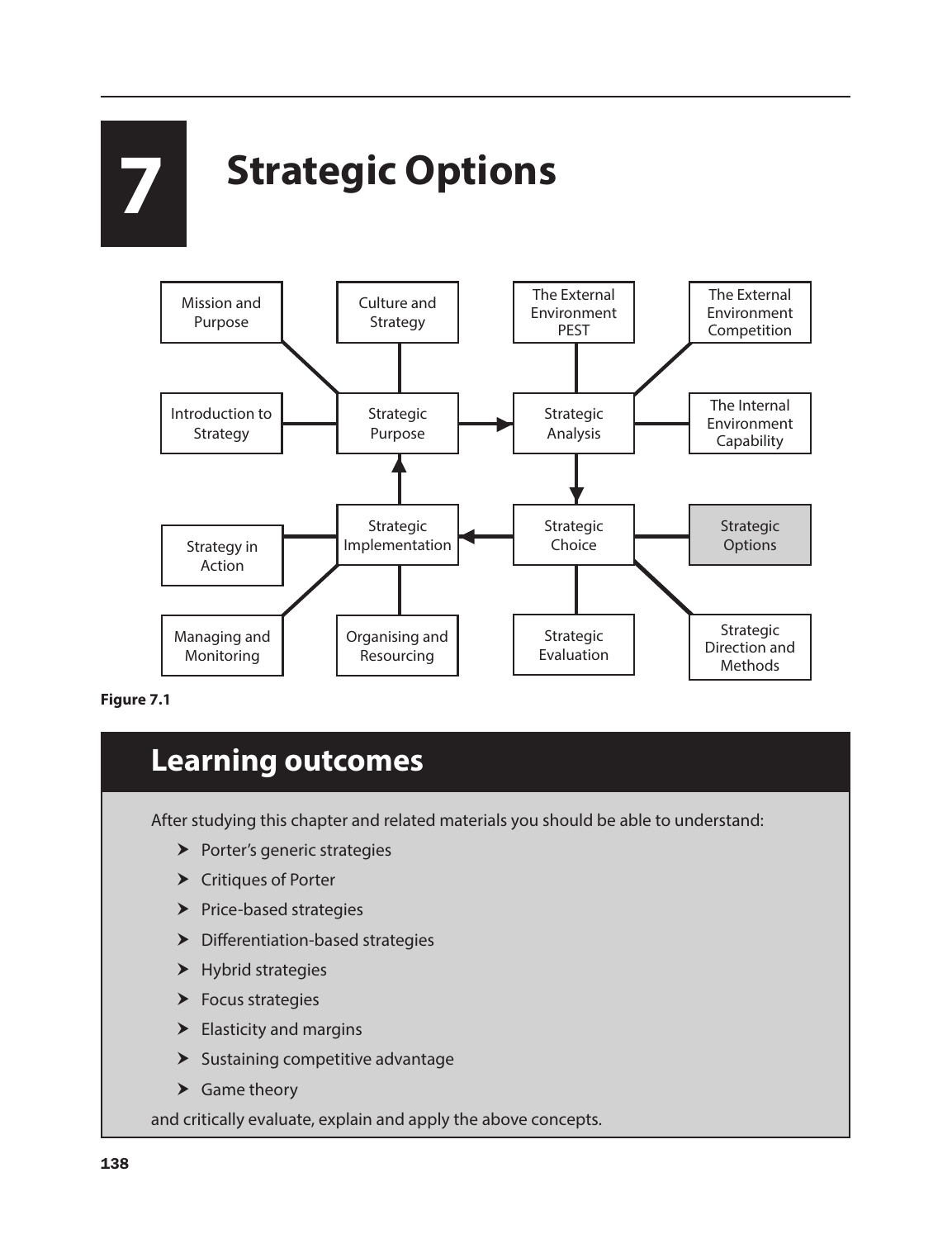## **Introduction**

This chapter examines the strategic options available to tourism entities in order to obtain competitive advantage or some alternative mission. The chapter starts by looking at Porter's (1998) generic strategies. It then considers some of the criticisms made of Porter's framework and introduces a framework that adapts Porter using the work of Bowman (Bowman and Faulkner, 1995). Using this framework, possible strategies are characterised as those which are price-based, differentiation-based or a hybrid combination of these. Additionally, the option of a focused strategy is discussed. Elasticity of demand is then introduced to understand the logic of the two basic strategies. Finally, pursuing a strategy will cause reaction from competitors. Here game theory can help the understanding of possible outcomes and ways of sustaining competitive advantage are discussed.

Case study 7 illustrates how Accor Hospitality pursues price-based, differentiation-based and hybrid strategies through its different groups of brands.

### **Case study 7: Accor Hospitality**

Accor Hospitality is a global player with around 50 years of expertise. Its corporate history began in 1967 when the first Novotel was opened in Lille Lesquin, France. In 1974 the first Ibis opened in Bordeaux and this was followed by the acquisition of the 3-star chain Mercure in 1975 and the 4-star Sofitel group in 1980. The Accor group was consolidated in 1983 and a new budget chain Formule 1 was launched in 1985. Since then Accor's history had been one of key acquisitions and disposals. The Accor group's values are "a spirit of conquest, imagination, trust, respect and performance – and the sense of hospitality and service that underpin Accor's reputation throughout the world". Three core management principles support these values.

- "**Agility**: enhance teams' agility and ability to call themselves into question, both internally, thanks to the constant search for innovation, flexibility and responsiveness, and externally, vis-à-vis competitors, investors and partners.
- **Clarity**: demonstrate clarity, by placing the emphasis on simplified practices, streamlined decision-making processes and practical approaches, and by precisely defining everyone's roles and responsibilities.
- **Accountability**: encourage employee accountability at every level of the business and give greater freedom and autonomy to teams."

Accor is organised around its two core businesses of HotelInvest, its owner and investor business, and HotelServices, its hotel operator and franchise business.

 HotelInvest comprises the 1,400 hotels that AccorHotels owns or manages via leases. Its mission is to streamline and manage its existing asset portfolio through disposals and acquisitions based on three criteria: margin, cash generation and location. Its goal is to establish itself as the leading hotel investor in the economy and midscale segments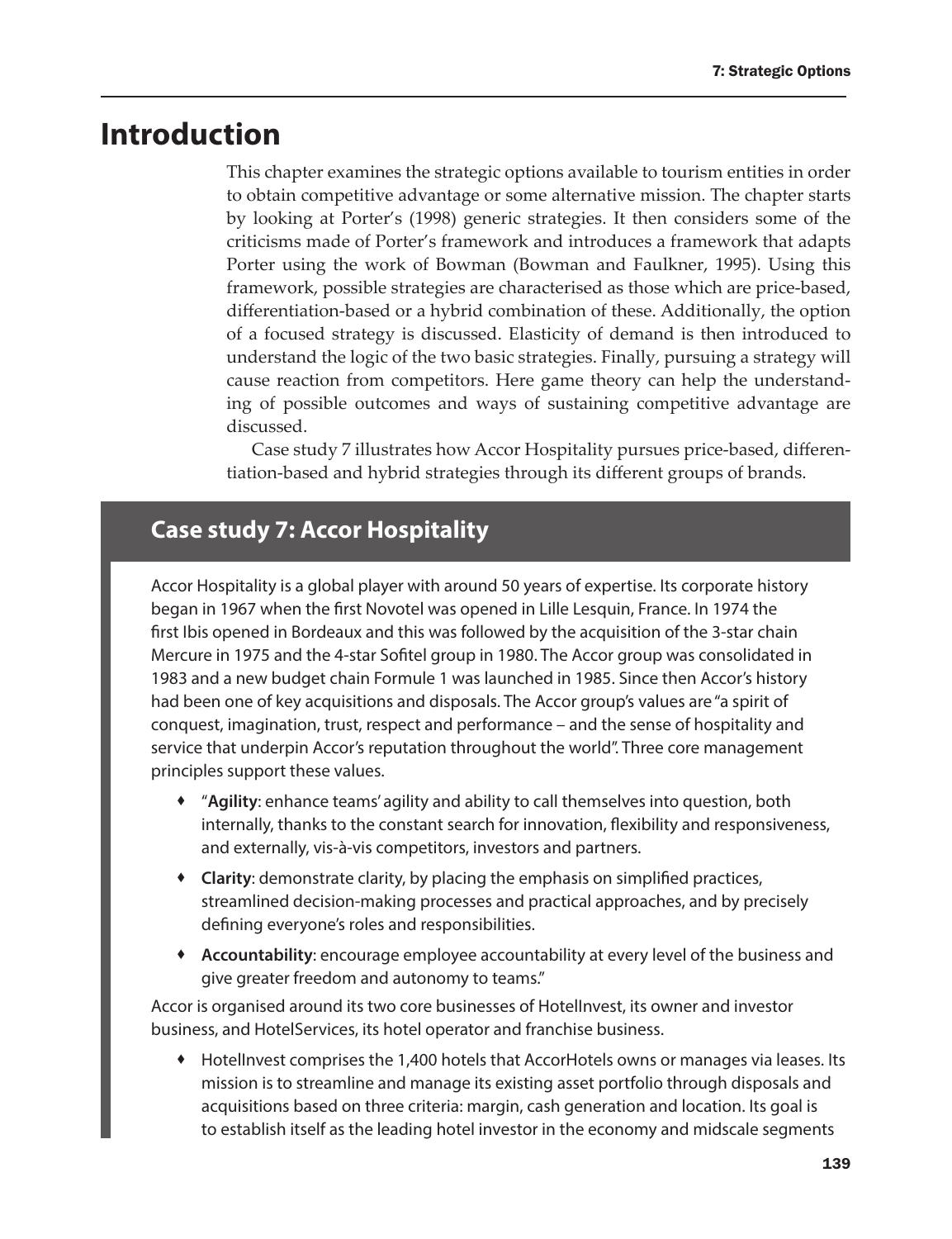in Europe, focus on cash-flow generation and reduce result volatility, optimize CAPEX (Capital Expenditure) allocation strategy and support Accor Hotels' development by investing selectively in properties.

 HotelServices encompasses the 3,700 hotels and 480,000 rooms operating under the Group's brands. Its mission is to manage operations at its branded hotels and provide the best choice of services for partner hotel owners (for example including strong brands and a powerful distribution system). Its goal is to maximize fees, speed up Customer Relationship Management (CRM) and loyalty-building drives, shift the group deeper into the digital realm, and roll out a strategy in each segment to bolster the Group's brands.

Accor operates in 92 countries with more than 180,000 employees and its brands represent around 3800 hotels and provide 500,000 rooms. Accor occupies a unique position as a hotel operator that covers all the main market segments. The three segments and associated hotel brands are:

- **Luxury and Upscale**: Sofitel Legend, Sofitel Luxury, Pullman, MGallery
- **Midscale**: Novotel, Mercure, Mama
- **Economy**: Ibis, Ibis Budget, Hotel Formule 1

#### **Luxury and Upscale**

Accor's unique expertise in the luxury and upscale segment comprises 341 hotels with 71,081 rooms. Sofitel Legend hotels are often set in classic heritage buildings that have been renovated by celebrated designers. For example the Sofitel Legend People's Grand Hotel in Xian, China is set in a landscaped garden that once belonged to the Imperial Palace. It blends French and Chinese traditions to hospitality offering a butler service, six restaurants, a ballroom, a Grand Theatre, a private museum and a pool, a gym and a private spa. The Sofitel Legend Metropole Hanoi was ranked the top hotel in Southeast Asia by *Condé Nast Traveler* readers.

Sofitel Luxury has the slogan 'Life is Magnifique'. The aim of Sofitel is to deepen its positioning in the luxury market and one key to this is its emphasis on unique, non-standardised luxury hotels. These are decorated by well-known designers and aim to echo the history and environments of their locations, mixing authenticity and tradition. Other features of this brand are a commitment to exceptional service, high specification multimedia equipment and state of the art health and fitness amenities. Sofitel also puts a strong emphasis on the comfort of its beds and its gastronomy where it has forged links with Michelin star chefs. A development priority for Sofitel is to have a presence all major destinations and international capital cities.

#### **Midscale**

At the heart of the midscale and economy segment are Novotel and Mercure. Novotels emphasise reliability and quality, and are located in main international destinations and focus on business and leisure travellers. Their standardized offer includes spacious, adaptable rooms, meals available 24/7, meeting rooms, fitness centres, and areas specifically designed for children.